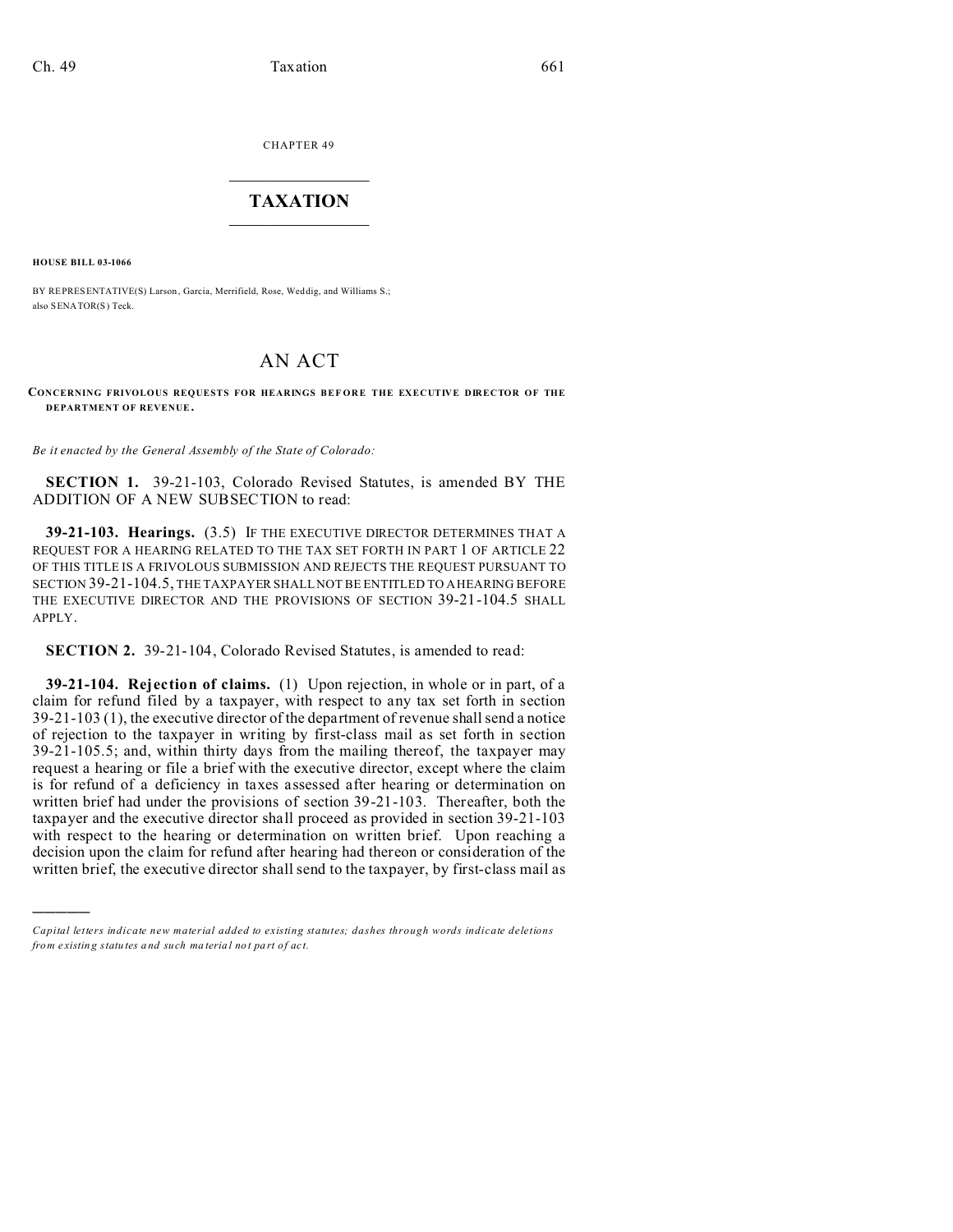662 Taxation Ch. 49

set forth in section 39-21-105.5, notice of final determination of claim for refund, stating therein the grounds for allowance or rejection in whole or in part. This section shall not prevent a taxpayer from suing for a refund in the district court within the time provided by law whether or not the taxpayer requests a hearing or presents a written brief.

(2) IF THE EXECUTIVE DIRECTOR DETERMINES THAT A REQUEST FOR A HEARING RELATED TO THE TAX SET FORTH IN PART 1 OF ARTICLE 22 OF THIS TITLE IS A FRIVOLOUS SUBMISSION AND REJECTS THE REQUEST PURSUANT TO SECTION 39-21-104.5, THE TAXPAYER SHALL NOT BE ENTITLED TO A HEARING BEFORE THE EXECUTIVE DIRECTOR AND THE PROVISIONS OF SECTION 39-21-104.5 SHALL APPLY.

**SECTION 3.** Part 1 of article 21 of title 39, Colorado Revised Statutes, is amended BY THE ADDITION OF A NEW SECTION to read:

**39-21-104.5. Frivolous submissions.** (1) AS USED IN THIS PART 1, UNLESS THE CONTEXT OTHERWISE REQUIRES, "FRIVOLOUS SUBMISSION" MEANS A REQUEST FOR A HEARING RELATED TO THE TAX SET FORTH IN PART 1 OF ARTICLE 22 OF THIS TITLE MADE PURSUANT TO SECTION 39-21-103 OR 39-21-104 THAT IS BASED ON A POSITION THAT WAS PREVIOUSLY REJECTED IN A PUBLISHED OPINION BY A COLORADO OR FEDERAL COURT.

(2) IF THE EXECUTIVE DIRECTOR DETERMINES THAT A REQUEST FOR A HEARING MADE PURSUANT TO SECTION 39-21-103 OR 39-21-104 IS A FRIVOLOUS SUBMISSION, THE EXECUTIVE DIRECTOR MAY REJECT THE REQUEST. IF THE EXECUTIVE DIRECTOR DOES NOT REJECT THE REQUEST, THE PROVISIONS OF SECTION 39-21-103 OR 39-21-104 SHALL APPLY.

(3) IF THE EXECUTIVE DIRECTOR REJECTS A TAXPAYER'S REQUEST FOR A HEARING:

(a) THE EXECUTIVE DIRECTOR SHALL NOTIFY THE TAXPAYER IN WRITING WITHIN A REASONABLE TIME AFTER RECEIVING THE TAXPAYER'S REQUEST THAT THE TAXPAYER'S REQUEST HAS BEEN REJECTED; AND

(b) THE EXECUTIVE DIRECTOR SHALL MAKE A FINAL DETERMINATION WITHIN A REASONABLE TIME AFTER RECEIVING THE TAXPAYER'S REQUEST FOR A HEARING AND SHALL SEND THE TAXPAYER A NOTICE OF FINAL DETERMINATION ACCOMPANIED BY A NOTICE AND DEMAND FOR PAYMENT BY FIRST-CLASS MAIL AS SET FORTH IN SECTION 39-21-105.5.

(4) A TAXPAYER MAY APPEAL THE FINAL DETERMINATION OF THE EXECUTIVE DIRECTOR IN ACCORDANCE WITH THE PROVISIONS OF SECTION 39-21-105.

(5) UNLESS AN APPEAL IS TAKEN AS PROVIDED IN SECTION 39-21-105, THE TAX, TOGETHER WITH INTEREST THEREON AND PENALTIES, IF ANY, SHALL BE PAID WITHIN THIRTY DAYS AFTER MAILING OF THE NOTICE AND DEMAND FOR PAYMENT BY THE EXECUTIVE DIRECTOR.

**SECTION 4.** 39-21-105 (1), Colorado Revised Statutes, is amended to read:

**39-21-105. Appeals.** (1) The taxpayer may appeal the final determination of the